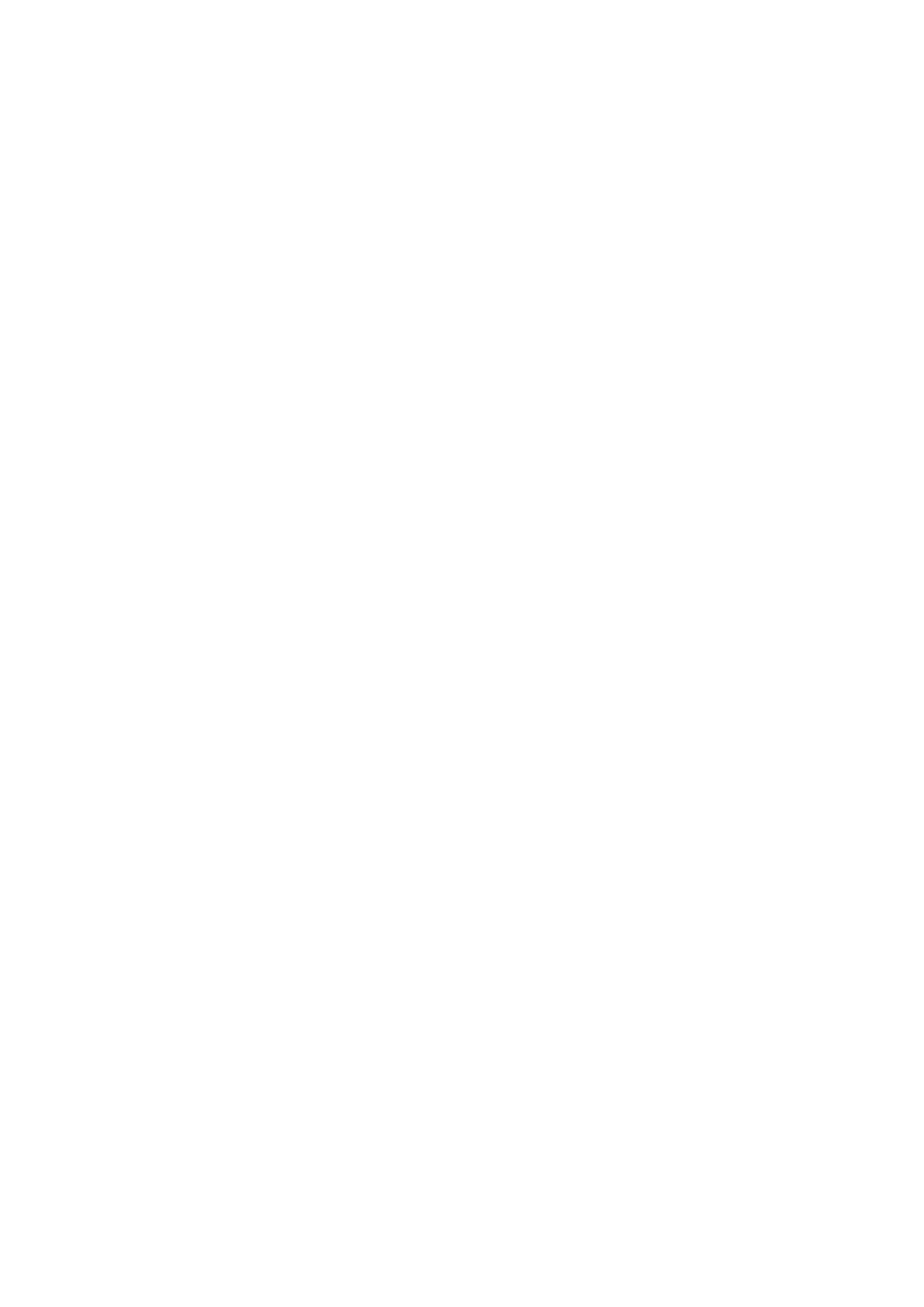

-

**Osmanlı Mirası Araştırmaları Dergisi (OMAD),** Cilt 6, Sa ı 16, asım 2019.  *Journal of Ottoman Legacy Studies (JOLS), Volume 6, Issue 16, November 2019. ISSN: 2148-5704*

### **ACCULTURATION THROUGH MIGRATION IN THE ROMANIAN COUNTRIES: OTTOMAN PRODUCTS AND SOCIAL CHANGE**

### *Romen Ülkelerinde Göçle Gelen Kültürel Etkileşim: Osmanlı Ürünleri ve Sosyal Değişim*

#### **Roxana COMAN**

**Abstract**: A visit in a few Romanian museums and collections would outline the diversity and numbers of artefacts from the Near East and the Ottoman Empire present in Romania. It is a well-known fact that Ottoman objects can be found in the Romanian countries starting from the 15th and 16th centuries, and this process of acculturation was intensified during the 18th century, mostly due to the Phanariot regime. 18th century local elite from Wallachia and Moldavia used various Ottoman objects: clothing, furniture, smoking paraphernalia (hookahs and Ottoman smoking pipes), jewelry, weapons, and so on. Moreover, they did so in an effort to belong, to become one with the Ottoman elite. By using similar clothing and importing various customs, Wallachian and Moldavian local elite manifested its desire to belong, and in the same time, its prestige because the Ottoman objects were internalized and they introduced new social norms in their society. For example, the clothes were a sign of social and political rank because the boyars were divided into three distinct classes, and the rank was signaled by their appearance. This paper aims to address the social changes produced by the imported goods from the Ottoman Empire brought by Armenian, Bulgarian, Turkish and Greek merchants during the fairs held in Bucharest and in Yassi.

**Keywords:** Romanian, Ottoman Empire, social change, Balkans, migration

Öz: Romen müze ve koleksiyonlarında yapılacak bir ziyaret, Romanya da bulunan akın Do u ve Osmanlı Devleti eserlerinin e itlili ini ve sayıları göz n ne serecektir. Osmanlı ob elerinin 1. ve 16. yüzyıllardan ba layarak Romen lkelerinde bulunabilece i bilinen bir ger ektir ve bu k lt rle me s reci 18. y zvılda, o unlukla Phanariot rejmi nedeniyle yo unla tırılmı tır. 18. y zyılda Eflak Boğdan daki yerel elit kesim e itli Osmanlı ob eleri kullandılar: Giyim, mobilya, sigara gere leri (nargile ve Osmanlı sigara boruları), mücevherler, silahlar vb. Dahası, bunu Osmanlı seçkinleriyle birlikte olmak için ait olma abası i inde yaptılar. Eflak ve Bo danlı yerel elit kesim, benzer kıyafetleri kullanarak ve e itli gelenekleri ithal ederek ait olma iste ini gösterirken, Osmanlı ob elerini i selle tirdi i ve toplumlarına yeni sosyal normlar getirdikleri i in aynı zamanda Osmanlı'nın presti ini ortaya koydu. me in, kıyafetler sosyal ve politik r tbenin bir i aretiydi nk boyarlar ayrı sınıfa ayrılırdı ve r tbeleri grn lerinden anla ılırdı. Bu makale, B kre ve a ta düzenlenen fuarlar boyunca Ermeni, Bulgar, Türk ve unan t ccarlar tarafından getirilen Osmanlı ithal mallarının neden oldu u toplumsal de i imleri ele almayı ama lamaktadır.

**Anahtar Kelimeler:** Osmanlı Devleti, sosyal de i me, Balkanlar, g

The eighteenth century gave full expression to the mercantile expression that allowed the exchange and consumption of all kinds of goods for all social classes. Its ideology centered on the enforcement of a very specific way of life, tendentially hedonistic for the rich, and even the moderately poor.<sup>[1](#page-2-0)</sup> The diverse ethnic groups present in the Ottoman cities had a contribution to this way of life: Bulgarians, Armenians, Greeks, Albanians, Serbians, Turkish, Romanians, etc. shared in this Ottoman way of life, thereby giving the impression of a unity across the Balkans, across the empire.

<span id="page-2-0"></span><sup>1</sup> Maurice Cerasi, "The Formation of Ottoman house types: A comparative study in interaction with neighboring countries", in *Muqarnas*, no. 15 /1998, p. 132.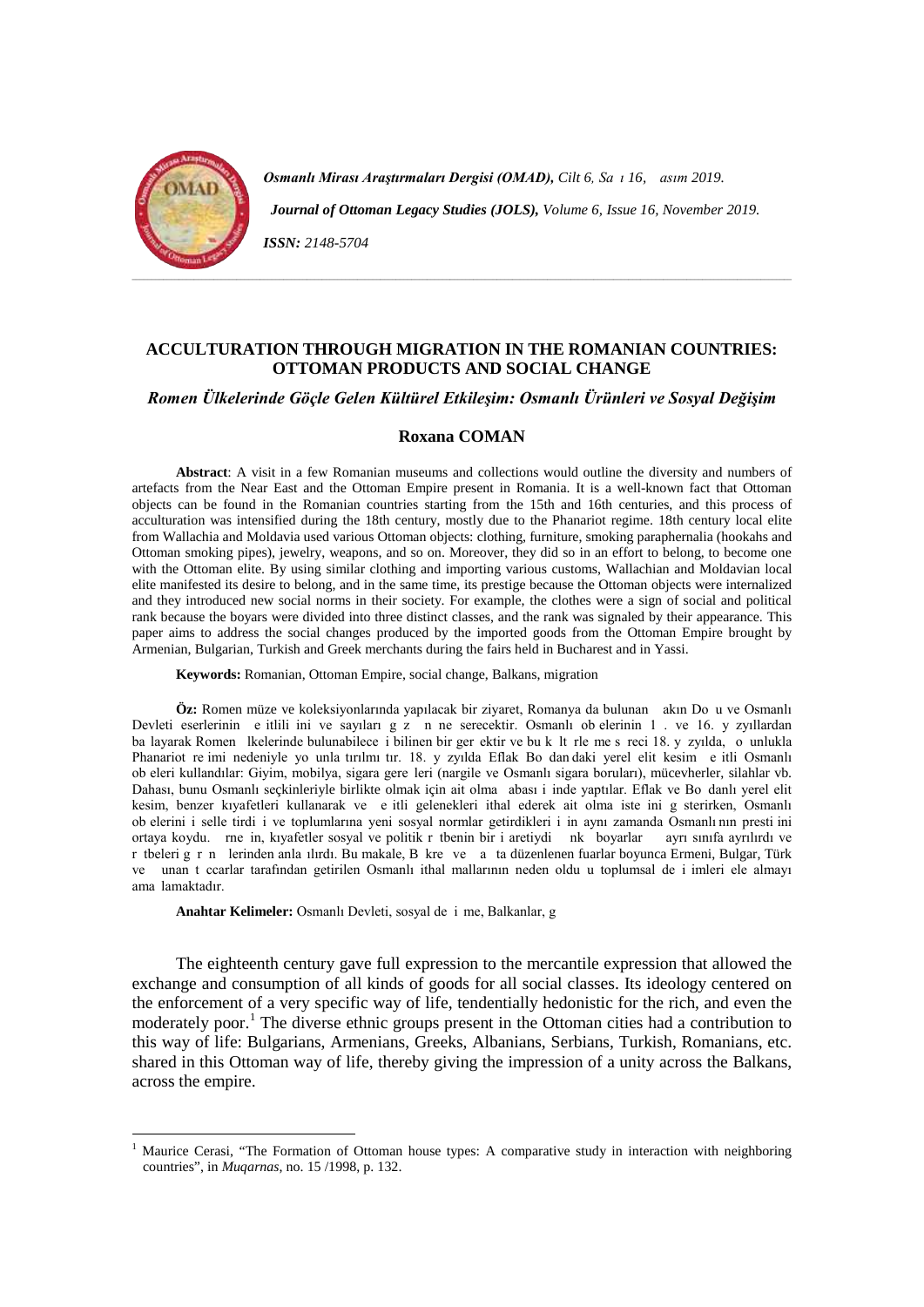Mary Louise Pratt uses the concept of contact zones where cultures meet and clash, with one culture being the dominant one, easily observed in the cases of multiethnic empires such as the Ottoman Empire. When they are surrounded by several different cultures, the process of transculturation initiates during which subordinate cultures evolve by taking things from the dominant culture, where the metropolis dictates and the rest of the empire follows.<sup>[2](#page-3-0)</sup>

However, the social changes of the urban elite in the Ottoman Empire during the  $18<sup>th</sup>$  are not the product of transculturation, but rather of acculturation with merchants and craftsmen being the main agents. According to IOM Glossary on Migration, acculturation is `A series of changes in cultural mores (ideas, words, values, norms, behaviour, institutions) resulting from direct and continuous contact and interaction between groups of different cultures, particularly through migratory movements or economic exchange, the media and other channels.<sup>[3](#page-3-1)</sup>

The cities and villages in the empire participate in one way or another in this way of life, mostly because goods and people moved between them creating networks, exchanging ideas and sharing a common way of life. What is truly interesting to observe is that it's not only about a simple rapport between metropolis, i.e. Istanbul, and the rest of the empire, but an acculturation created as a result of the trade networks and the links between various cities and different merchants travelling within the empire and in Central Europe. Maria Christina Chatziioannou's research about the trade networks of various Greek merchants, networks that linked cities from the Ottoman Empire from different provinces and the Ottoman Empire with Central Europe, via Vienna and Leipzig, is most compelling.[4](#page-3-2)

Some authors speak of the existence of an Ottoman merchant class that was significantly influenced by the contact with Western markets and products.<sup>[5](#page-3-3)</sup> To some extent, we can observe that European demand for cotton cloth gave a boost to weaving in cities such as Edirne, Salonica and Shkoder as well as a number of smaller Balkan towns such as Verria, Elassona and Trnovo (in Thessaly), and to the east at Ankara, Bursa, Tokat, Antakya, Diyarbekir, going as far as Aleppo, and Baghdad, especially in the beginning of the  $18<sup>th</sup>$  century. Because, by the end of the century, the Ottoman Empire was mainly exporting raw materials.

Founding and developing various craft associations, somewhat similar to the European equivalent of guilds, that continued to use traditional methods of crafting and to work side by side in the same streets, had a major contribution to the creation of the Ottoman-Turkish house and to urban development. The Ottoman authorities encouraged this type of settlements because it was easier to collect taxes or requisition supplies when needed. Moreover, it led to a certain cohesion among the merchants and producers and to a dialogue that went beyond the professional and commercial relationship.

Halil Inalcık and Donald Qataert state that the social life of craftsmen wove together multiple identities: association with other craftsmen working in the same market-place, membership in a militia, religious fraternity or parish, residence in a particular quarter along with relatives of the same ethnic background.<sup>[6](#page-3-4)</sup> In Rumelia merchants were acting as intermediaries for village products sold in towns, regional fairs, and distant ports or markets

<u>.</u>

<span id="page-3-0"></span><sup>2</sup> Mary Louise Pratt, "Arts of the Contact Zone" in *Profession,* 1991, Modern Language Association,

 $3$  IOM Glossary on Migration,  $2^{nd}$  edition, published by International Organization on Migration, 2011, accessed on

<span id="page-3-2"></span><span id="page-3-1"></span>August 5 2019. <sup>4</sup> Maria-Christina Chatziioannou, "Greek Merchant Networks in the Age of Empires (1770-1870)", in Ina Baghdiantz McCabe, Gelina Harlaftis & Ioanna Pepelasis Minoglou (eds), *Diaspora Entrepreneurial Networks: Four Centuries* 

<span id="page-3-3"></span><sup>&</sup>lt;sup>5</sup> Ed. Halil İnalcık, Donald Quataert, *An Economic and Social History of the Ottoman Empire*, vol. 2, Cambridge University Press, 1997, pp. 698-704. <sup>6</sup> Halil Inalcik, *ibidem.* 

<span id="page-3-4"></span>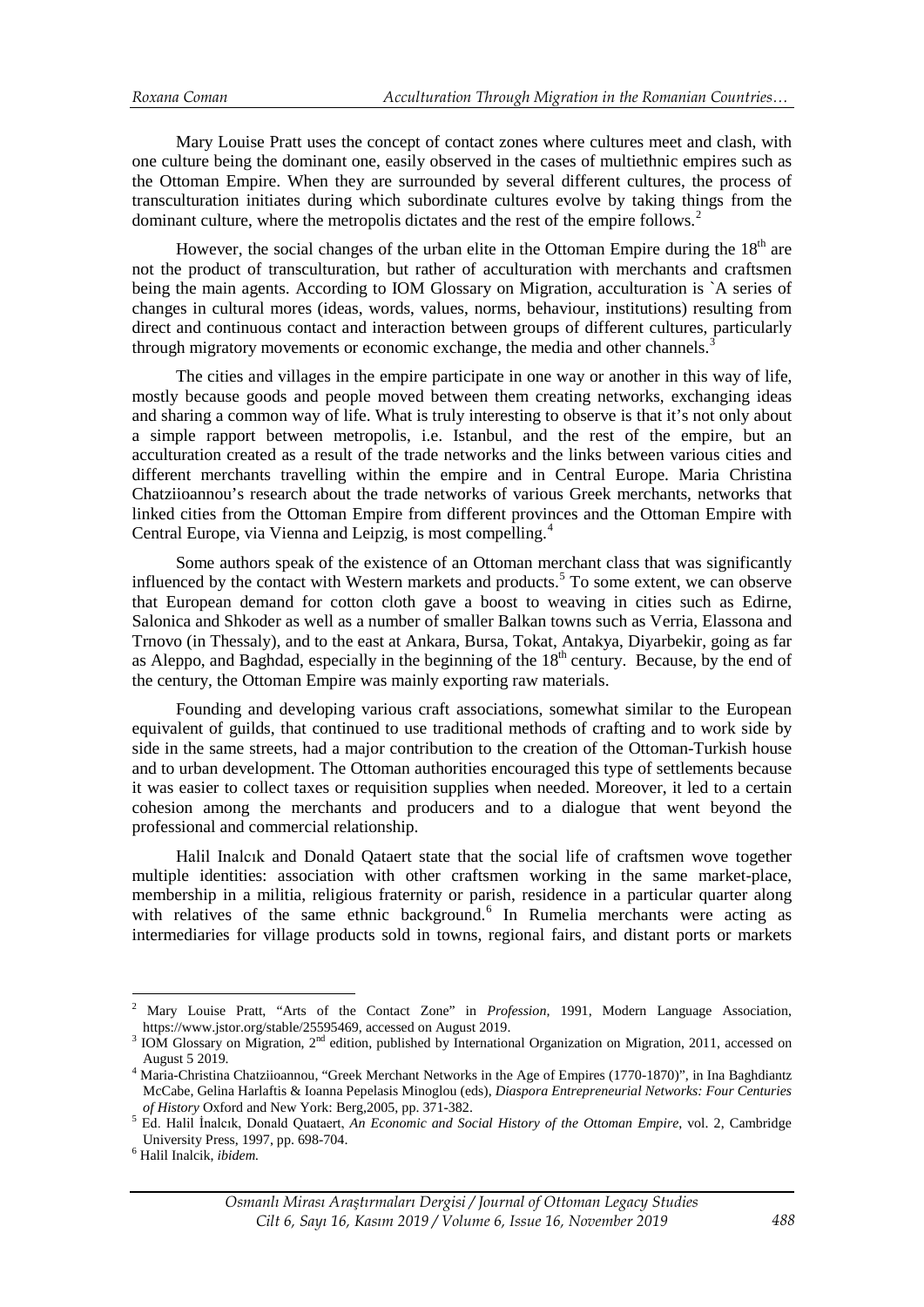which specialized in international trade. Due to the prosperous commerce and the exchanges between the various regions of the empire, there was an increase in housing demands.

As Maurice Cerasi has put it, the creation of the typical Ottoman- Turkish house during the  $18<sup>th</sup>$  century has been linked with the development of the middle and upper class townspeople in the urban economical and lifestyle framework.<sup>[7](#page-4-0)</sup> This, in turn, meant that members of the Slavic, Macedonian, Greek, Armenian, and so on, have adopted a similar lifestyle that also included building their houses following the same zeitgeist. Also, the circulation of various goods in a somewhat unified market provided by an empire that wasn't so adamant at having well-marked and protected borders also may have led to a lifestyle found in most of the provinces of the Ottoman Empire.

The urban elite, in which merchants and craftsmen undergo a significant growth in both numbers and importance in the  $17<sup>th</sup>$  and  $18<sup>th</sup>$  century, is the key factor in understanding the syncretic process that led to the creation of Ottoman-Turkish house. Moreover, merchants and craftsmen become a semi-nomadic segment of population, moving from one city/village to another, creating networks and cultural and economic exchanges between the Ottoman Empire and Central Europe.

The Kuciuk-Kainargi peace treaty with its economic implications had important consequences for the urban development of Bucharest, with merchants moving in from South of the Danube river, foreign legations and consulates opening in Bucharest and Yassy, and merchants building their homes towards the city limits to avoid paying rent for the land they built upon. Add natural disasters, epidemics, and wars and you get a continuous changing of the urban layout and houses being rebuilt and remodeled. However, the prosperous commercial ties with the Balkans and Central Europe and the presence in Bucharest of two major permanent fairs, and multiple ones that were organized seasonally, led to an increase in population, not only in numbers, but, also, in ethnic background.

There is a significant urban turn in the second half of the  $18<sup>th</sup>$  century, merchants and craftsmen move from the Mogoșoaia street, that was directly linked with the commercial road for Brașov, to the city outskirts, making room for various boyar residences. Moreover, the homes that had Ottoman elements belonged to the wealthy merchants, and also to some of the boyars and were mostly found in the area surrounding the Princely court. Under the phanariots, the Romanian countries began to imitate even more the Istanbul trends and the main consequence was an accelerated economic growth and a demand for the products that were fashionable among the Istanbul elite. The rulers granted various economic privileges to the guild masters and merchants and, even founded some manufactories. Therefore, it was no surprise that there is an affluence of Greek, Turkish, Armenian, Bulgarian, Aromanian, Albanian, Jew, German, French, and even Venetian merchants and craftsmen setting shop in Bucharest or Yassy and even settling in various parts of the cities and creating whole districts, or mahala.

Following the Ottoman administrative organization for merchants and craftsmen into ruset or isnaf, in the main cities of the Romanian countries there are documents attesting their existence from the end of the 17<sup>th</sup> century, a practice generalized in the second half of the  $18^{th}$ century. At the end of the  $18<sup>th</sup>$  $18<sup>th</sup>$  $18<sup>th</sup>$  century there are 51 guilds attested and documented.<sup>8</sup> Additionally, some crafts were introduced in the Romanian countries as a consequence of the demand for certain products that were far too expensive because they were imported from faraway regions of the Ottoman Empire (e.g. the Aleppo, Damascus).

<u>.</u>

<span id="page-4-0"></span> $<sup>7</sup>$  Maurice Cerasi, idem, p.116.</sup>

<span id="page-4-1"></span><sup>8</sup> Ștefan Ionescu, *Bucureștii în vremea fanarioților*, Editura Dacia, Cluj, 1974*,* p. 47.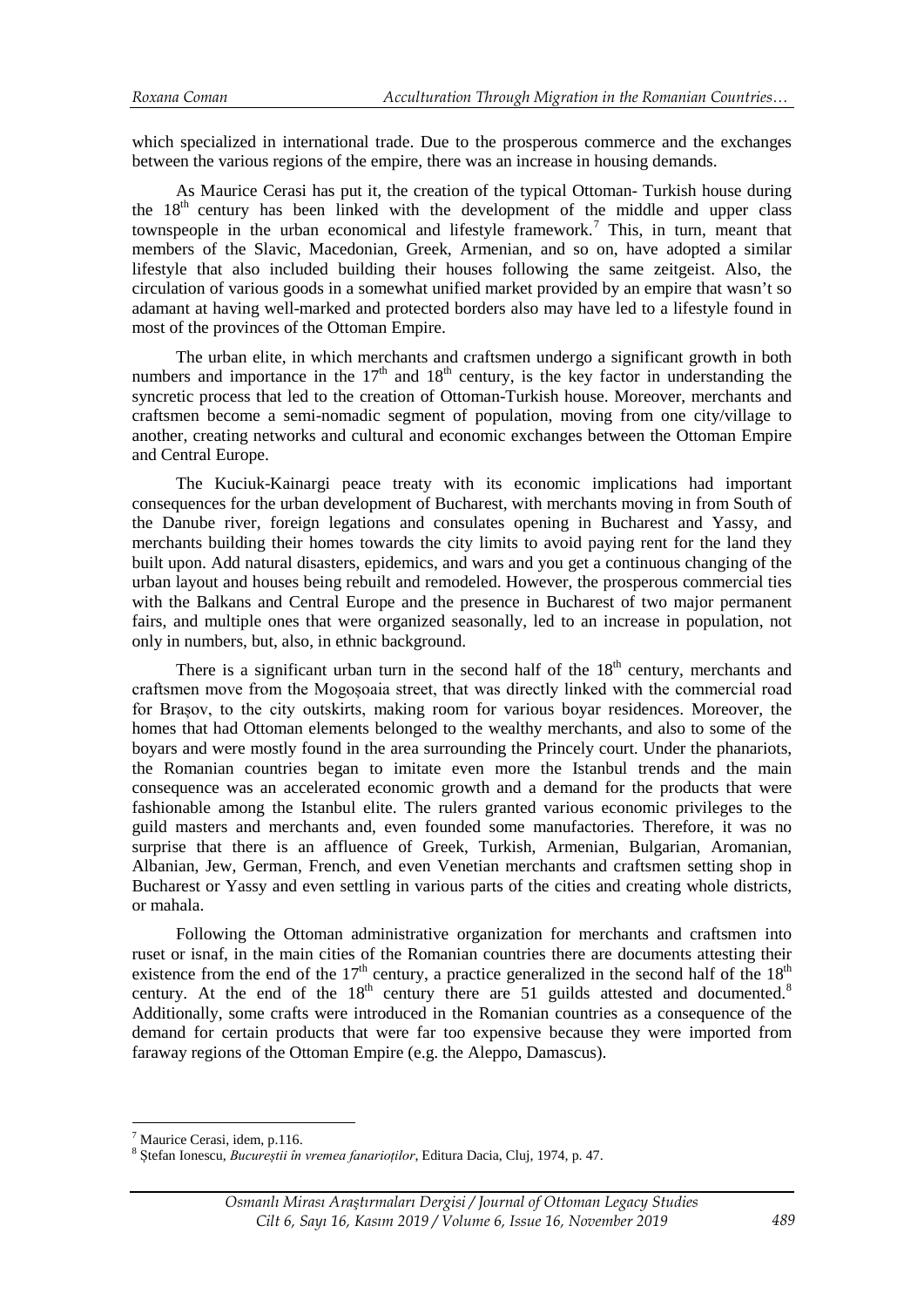<u>.</u>

The existing correspondence between the merchant house founded by Hagi Pop in Sibiu and merchants from the Romanian countries testifies to their ethnic background and the commodities exchanged and demanded. For example, letters from 1814 to 1818 are addressed to the following merchants in some of the cities from Wallachia: Pitești correspondence with Andreitso Hagi Zenos, N. și C. Zapanioti, Ianachi Dem. Russi, Gh. Mihail, (1814); in Argeș with Ioniță Lazarovici, P. Nanu, Paraskevas Ioannu (1814). In 1818, the Hagi Pop merchant house exchanged letters with Abraham de Lion, Isaac Elias Kohen, Moses Sissu et Comp., I.G. Nikolopolu, St. Ioan, Hatzi Stauris, Apostol Georgiu, Aratun Dilanoglu, Sarkis, Asadur, Anedov, Michael Daniel, St. I. Moscho, I. Dim. Russu, Luca Garabet, M. Cornescu, Efraim Nachmias, I. Cealicovici, Velea Pavlovici, Sch. Friedmann, C. Piga, C. Cuciuchi, Gh. M. Papadopulo and Statie Constantin, Garabet Melicovici, Marchand, Ianachi Moscho, Gh. Paapa, Isaac Kohen brothers, all merchants from Bucharest.<sup>[9](#page-5-0)</sup> The majority of this correspondence is dedicated to observations about various merchants arriving in the Romanian countries and the commodities that were sold and bought, notes on prices and the existence of fairs in different cities of Wallachia and Moldavia.

In the  $18<sup>th</sup>$  century Bucharest, Turkish cavafs originating from different cities, especially from Veliko Tarnovo, aimed at dominating the shoe manufacturing market in the Romanian countries, but they met the resistance of local manufacturers and various laws and edicts given by the Phanariot princes in an attempt to limit the growing numbers of foreign merchants and products and encourage local production.[10](#page-5-1) Nonetheless, that didn't put a stop to the affluence of products coming in from various parts of the Ottoman Empire. The local elite's taste and vanities, combined with an effort to adhere to trends that originated in Istanbul dictated the demand for certain products. These products were mainly fabrics, jewelry, raw ingredients, tobacco, coffee, fruits, spices, wines, etc., products that were associated with the same hedonistic lifestyle that can be observed in other parts of the empire.

The clothes worn by the Wallachian and Moldavian elite and wealthy merchants were made with fabrics imported from both Western Europe (England, France, Netherlands, Russia) and the Ottoman Empire (mostly Tokat and Riza, a village near Trabzon).<sup>[11](#page-5-2)</sup> Before the peace treaty of Kucuk Kainargi (1774), the Wallachian and Moldavian markets were monopolized and controlled by Ottoman subjects. In 1745 the Catholic Bishop of Nicopole, Antonio Becich, notes that in Bucharest alone the presence of 500 Turkish merchants.<sup>[12](#page-5-3)</sup>

The Romanian countries's imports from the Ottoman Empire were mainly directed at symbols of status such as expensive spices, fruits (figs, citruses, almonds, etc), raisins, șerbet, halva, lokum, coffee, tobacco, destined to be consumed during feasts and banquets thrown by the boyars for various occasions.

However, coming in on second place of most demanded and successful imports from the Ottoman cities were textiles, especially since clothing was not only a symbol of social status, but of their rank in the administration.

Using the cotton from Rumelia, Moreea, or Smyrna, the linen from Misir, Angora wool, silks from Bursa, Aleppo, Manisa, fine textiles (cabadicos, chembric, hasa, humai, mermeri)

<span id="page-5-0"></span><sup>9</sup> Nicolae Iorga, *Scrisori de boieri și negustori olteni și munteni către casa de negoț sibiiană Hagi Pop, publicate cu note genealogice asupra mai multor familii*, București, Atelierele grafice SOCEC& Comp, Societate anonimă, 1906, pp. 85-8. <sup>10</sup> Tudor Dinu, *Bucureștiul fanariot*. *Administrație, meșteșuguri, negoț*, vol. 2, București, edt. Humanitas, 2017, p.

<span id="page-5-1"></span>

<span id="page-5-2"></span><sup>199.&</sup>lt;br><sup>11</sup> V.A. Urechia, *Istoria Românilor, curs făcut la Facultatea de Litere din Bucuresti dupe documente inedite, seria<br>1786-1800, volume II, Tipografia și Fonderia de Litere Thoma Basilescu, Bucuresci, 1894, pp. 238-46* 

<span id="page-5-3"></span><sup>&</sup>lt;sup>12</sup> Călători străini despre Tările Române, vol. IX, edt. by Maria Holban, edt. Academiei Române, București 1997, p. 235.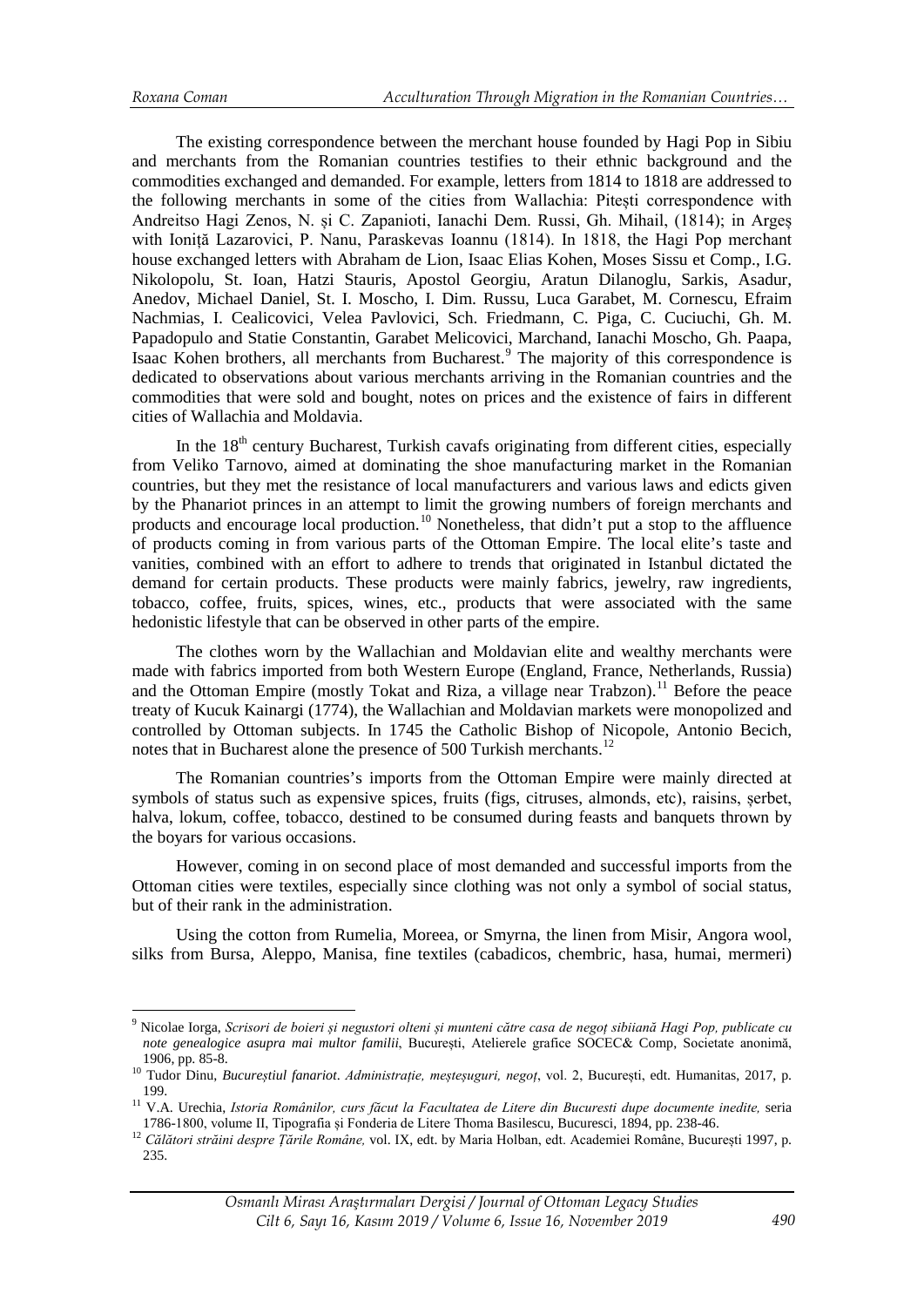from Diyarbakir, Șam, Tokat<sup>[13](#page-6-0)</sup>, boyars were manufacturing their anteri, giubea, șalvari, kaftans, completing their looks with a significant amount of jewelry and their customary ornate dagger worn in their Cashmere shawls at their waist. The clothes worn by the boyars and local elite in the Romanian countries were directly influenced by the ones worn by members of the Ottoman administration, more specifically the Dragoman. The wives of Phanariot rulers and boyars were keeping up with the fashion in both Istanbul and Western Europe, corresponding with each other and with their trusted merchants, buying the fashionable products.<sup>[14](#page-6-1)</sup>

Art historian Adrian-Silvan Ionescu analyzes the impact of clothing norms and customs from the Ottoman Empire on the behavior and ceremonial attire and norms of the Wallachian and Moldavian boyars.<sup>[15](#page-6-2)</sup> The most distinctive consequence of the local boyar's choice to adopt the Ottoman clothing and, of course, of the new Phanariot regime was the dividing the boyars into three distinctive classes and giving them specific roles in the Wallachian and Moldavian administration. Aside from the importance of the offices they occupied, these classes were efficiently marked by the clothing the boyars wore. These differences in attire consisted mainly in some furs that could only be worn by the first-ranked boyars and the prince (e.g.sable fur), the dimension and the shape of the ișlic (bașlık), the colour of the giubea and the anteri. Coffee and tobacco, along with sharbat and baklava and jams, can always be found in the notes made by different foreign travelers to the Romanian countries as the customary commodities used for greeting guests. Although not the most reliable source, foreign travelers' accounts always note the abundance of food and reveal a pantagruelic amount of courses in banquets thrown by boyars and Phanariot rulers. Moreover, these foreign envoys tend to consider the local cuisine as an Ottoman cuisine due to various recipes that were brought by the Phanariots and the merchants in the Romanian countries.

Coffee and tobacco were mostly consumed in cafes and coffee shops, where the social met the political, coffee acting as a pretext for boyars to gather and debate the current affairs. Constanța Vintilă-Ghițulescu notes the similarity in the social and political roles of cafes from the Romanian countries (the laws passed by Nicolae Caragea to limit their role and numbers) with the ones in Istanbul (the edicts issued by the sultans).<sup>[16](#page-6-3)</sup>

In conclusion, the Ottoman influence in the social, economic, and political aspect of the local elite in the Romanian countries can be seen as the consequence of an acculturation process. This process was somewhat accelerated by the Phanariot regime, but the definitive agent was the presence of merchants from the Empire in different cities from Wallachia and Moldavia who traded in products originating from the Ottoman Empire and Central Europe. These migratory merchants were the link and the agents behind the social dynamics of the 18<sup>th</sup> century urban elite in the empire, their homes expressing their cosmopolitan way of life. Additionally, this cosmopolitan way of life was adopted by other social classes, such as local nobility, as is the case of the Romanian countries.

<span id="page-6-0"></span><sup>&</sup>lt;sup>13</sup> Tudor Dinu, idem, p. 305.

<span id="page-6-1"></span><sup>&</sup>lt;sup>14</sup> Nicolae Iorga, *Documente grecești privitoare la Istoria Românilor, c. 1560-c.1820.*, colecția Hurmuzaki, vol. XIV,<br>București 1936. p. 252.

<span id="page-6-3"></span>

<span id="page-6-2"></span><sup>15</sup> Adrian-Silvan Ionescu, Modă și societate urbană, București, edt. Paideia 2006, pp. 75-8.<br><sup>16</sup>Constanța Vintilă-Ghițulescu, *Patimă și desfătare. Despre lucrurile mărunte ale vieții cotidiene în societatea românească (1750-1860),* București, edt. Humanitas, 2017, pp. 303-4.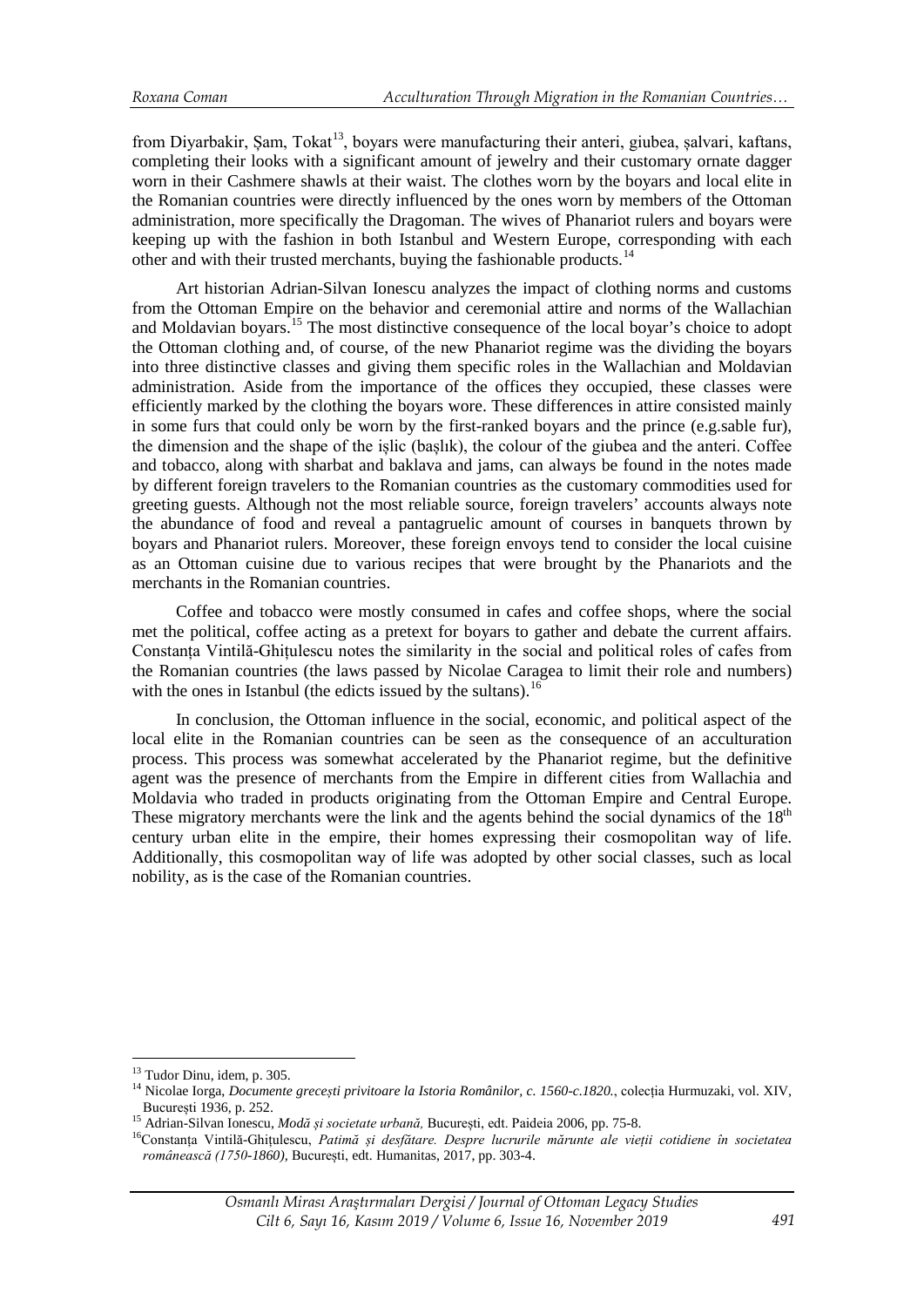## **Illustrations:**



Pirpiri, 18<sup>th</sup> century, Textile and fashion accessories collection, Bucharest Municipality Museum



Plate, 17<sup>th</sup> century, Ottoman workshop, Decorative arts collection (Ceramics), Bucharest Municiplity Museum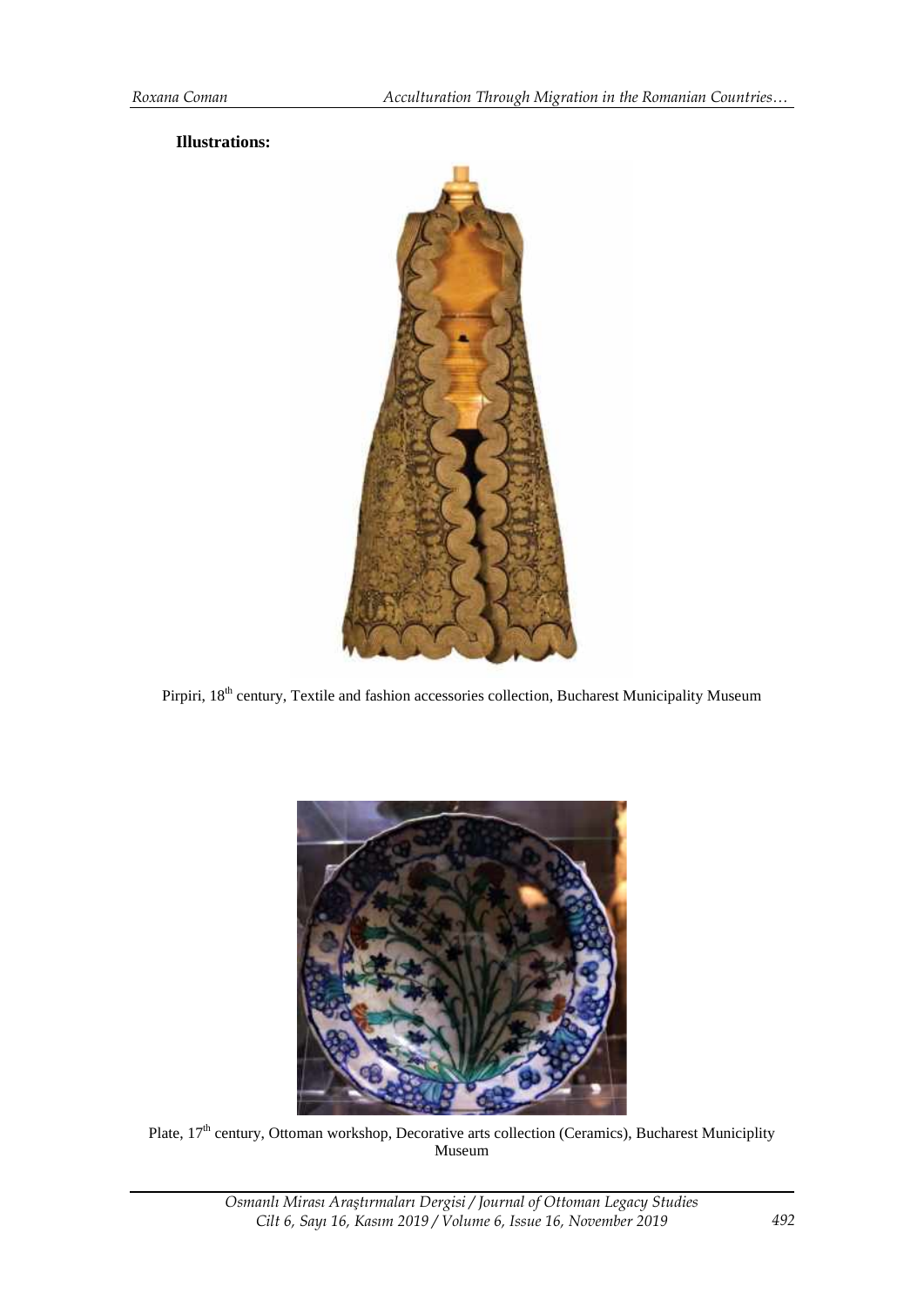

Coffe pot, and zarfs, 18<sup>th</sup> century, bronze and pretious stones, Decorative arts collection (Metalworks), Bucharest Municipality Museum



Pafta, 18<sup>th</sup>-19<sup>th</sup> century, silver and mother-of pearl, Textile and fashion accessories collection, Bucharest Municipality Museum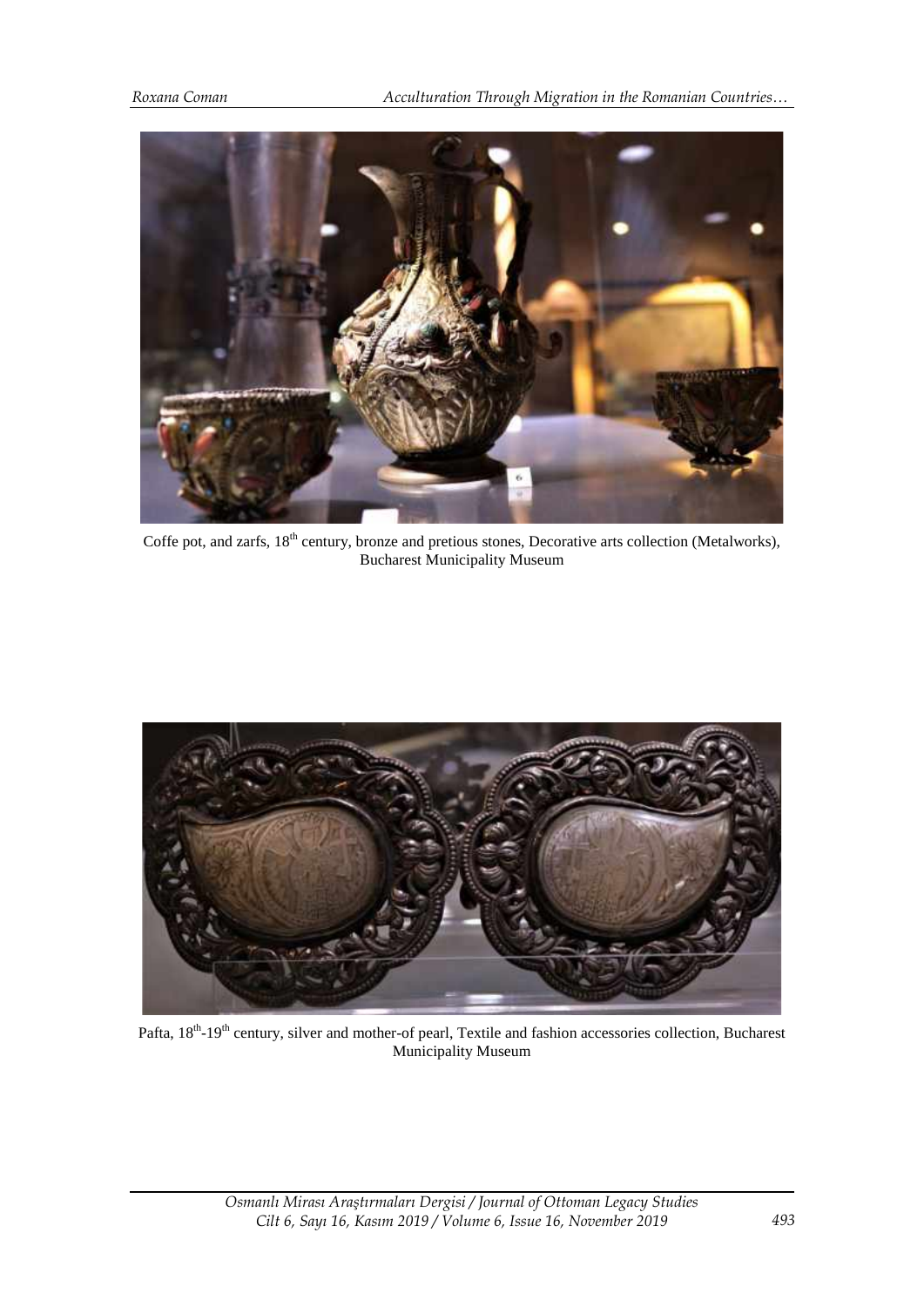

Snuff box,  $18^{th}$  century, silver and fabric, Textile and fashion accessories collection, Bucharest Municipality Museum



Inkwell, worn at the waist, 18<sup>th</sup> century, Decorative a (Metalworks) collection, Bucharest Municipality Museum